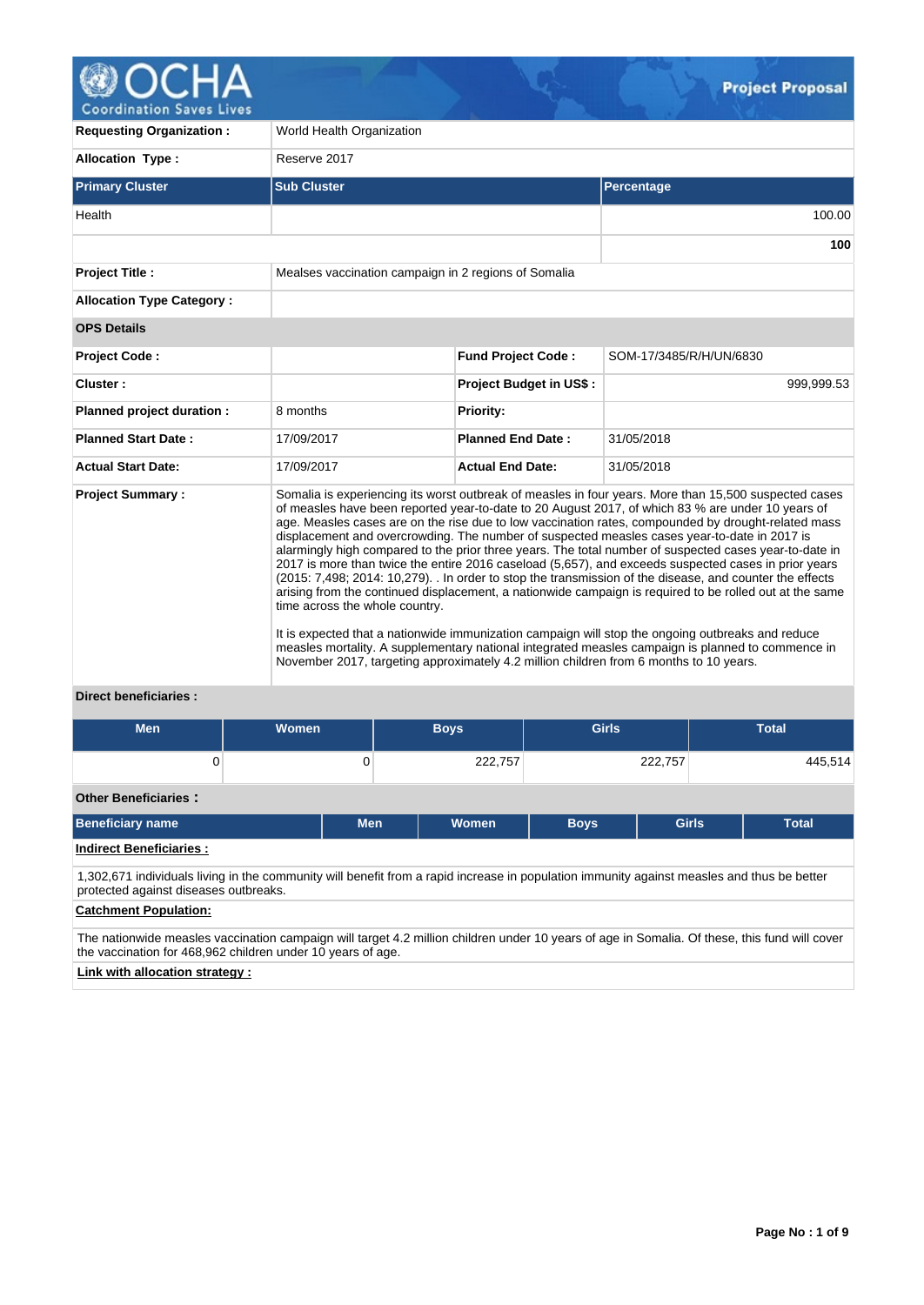Measles is a highly contagious, serious disease caused by a virus. In 1980, before widespread vaccination, measles caused an estimated 2.6 million deaths each year. The disease remains one of the leading causes of death among young children globally, despite the availability of a safe and effective vaccine. Measles is caused by a virus in the paramyxovirus family and it is normally passed through direct contact and through the air. The virus infects the respiratory tract then spreads throughout the body.Measles ranks as one of the leading global causes of childhood mortality and is one of the most highly communicable diseases. Measles is one of the leading causes of death among young children despite the availability of a safe and cost-effective vaccine. According to WHO, in 2015 there were 134,200 measles deaths globally – approximately 367 deaths per day or 15 deaths per hour. Measles vaccination resulted in a 79% drop in measles deaths between 2000 and 2015 worldwide.

Campaigns/Accelerated immunization activities have had a major impact on reducing measles outbreaks, mortality and morbidity. proper measles case management can improve morbidity and mortality

Somalia is currently experiencing its worst measles outbreak in 4 years, with more than 15,000 suspected cases reported as of end July 2017. Several spot vaccination campaigns were conducted in April-May 2017 to curtail some of the problem. However, the continued displacement of population due to conflict and drought is leading to a continued and wide spreading of the disease. In order to address the full magnitude of the problem and stop the transmission of the disease, experts concluded that a nationwide measles vaccination campaign would be necessary. Past experience and evidence shows that such a campaign will play a critical role in reducing the number of measles cases, through interrupting transmission of the disease. This will in turn lead to reduced mortality rate among children

### **Sub-Grants to Implementing Partners :**

| <b>Partner Name</b> | <b>Partner Type</b> | <b>Budget in US\$</b> |
|---------------------|---------------------|-----------------------|
| Ministry of Health  | <b>Others</b>       | 922,331.00            |
|                     |                     | 922,331.00            |

## **Other funding secured for the same project (to date) :**

| <b>Other Funding Source</b> | <b>Other Funding Amount</b> |
|-----------------------------|-----------------------------|
| WHO internal resources      | 800,000.00                  |
| Expected from other sources | 5,000,000.00                |
|                             | 5,800,000.00                |

### **Organization focal point :**

| <b>Name</b>   | <b>Title</b>             | <b>Email</b>    | <b>Phone</b> |
|---------------|--------------------------|-----------------|--------------|
| Dr Farid      | EPI Medical Officer      | faridmu@who.int | +25261952132 |
| Kim Hyo-Jeong | <b>Technical Officer</b> | kimhy@who.int   | +44227911566 |

### **BACKGROUND**

#### **1. Humanitarian context analysis**

The health situation in Somalia remains critical as water scarcity, food insecurity and malnutrition continue to drive needs. High rate of malnutrition, outbreaks of measles and Acute Watery Diarrhoea ('AWD')/cholera are the major health concerns.

Over half of Somalia's 12.3 million population is in need of humanitarian assistance with more than 3 million people in emergency or crisis states of food insecurity. If the current situation continues, more than one million children will be acutely malnourished this year, making them more susceptible to disease and almost 8 times more likely to die than children who are well nourished.

Nearly 5.5 million people are in urgent need of health care, of which more than half are women and children under 5 years of age. Conflict, food insecurity and internal population displacement are increasing.

Measles is rapidly spreading. There are over 14,379 suspected measles cases reported year-to-date to 30 July 2017, of which children aged up to ten years comprise approximately 83%. The number of suspected measles cases reported year-to-date is four times higher than the prior comparable period in 2016. In addition, mass displacement has created overcrowded living conditions for more than one million people, and this coupled with previously low vaccination coverage has resulted in increasing numbers of measles cases. Drought has led to lack of clean water and combined with continued displacement arising from conflict and drought has resulted in the largest outbreak of cholera Somalia has seen in the last five years. 71,663 suspected cases of AWD/Cholera, including over 1,098 deaths have been recorded year-to-date to 30 June 2017. The need for essential life-saving health services has increased as more people have become vulnerable. All the regions of Somalia reported measles cases, SHF funds will be used for response vaccination to measles outbreak in Galbeed and Sool regions.

Galbeed is one of the most populated region of Somaliland, and the number has increased with the movement of drought affected population to Hargeisa and other districts within this region. To date, more than 700 suspected cases of measles was reported from Galbeed region and this number may continue to increase with the increased influx of population into this region.

Sool is one of the most affected region by drought, cholera and measles. To date, more than 600 cases of suspected measles cases have been reported form this region. As Sool region is far flung andhard to reach and with poor infrastructure including health, it is suspected that the cases may continue to spread in this region.

### **2. Needs assessment**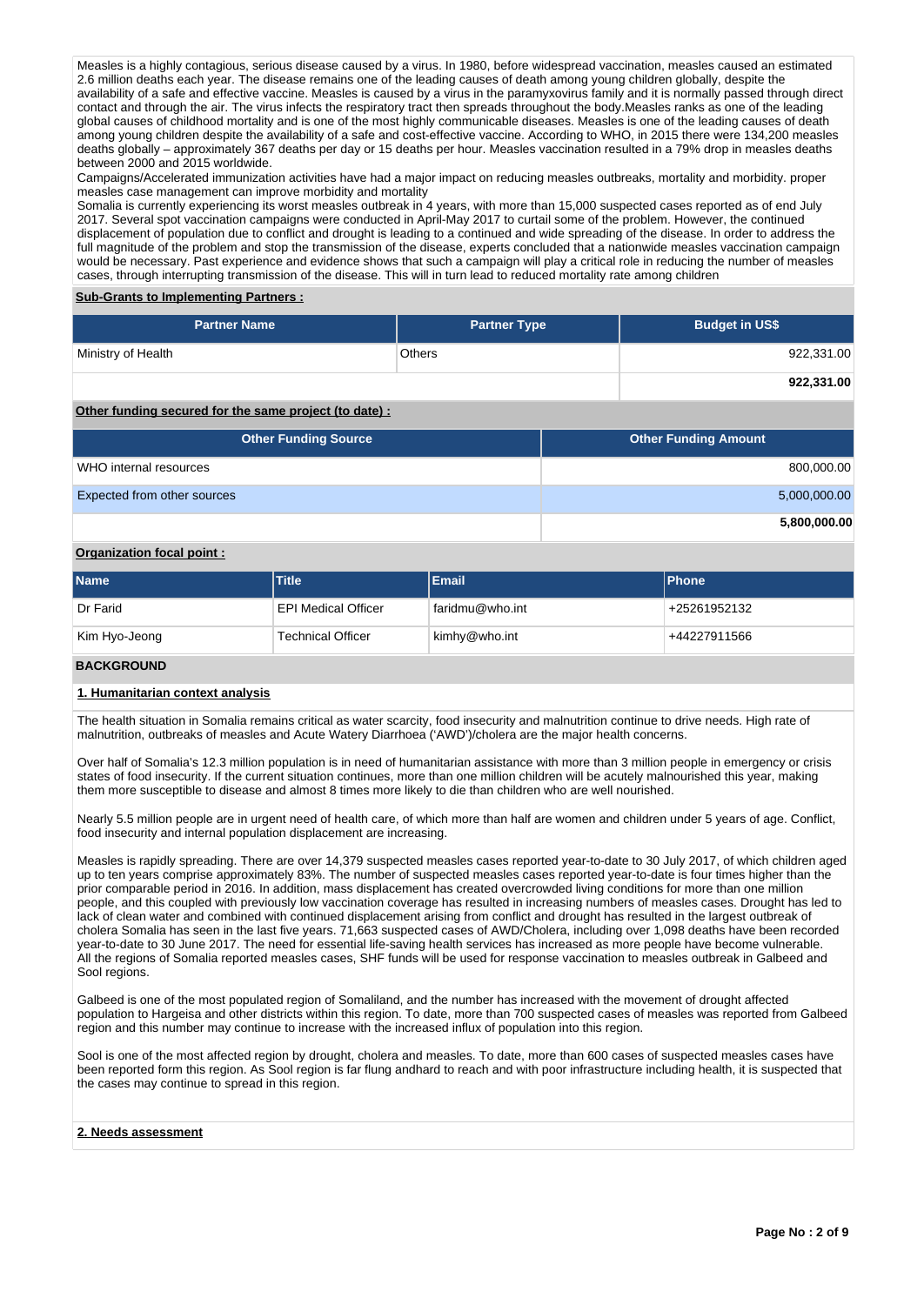Epidemiology of measles outbreak shows that 83% of cases are under 10 years of age. In Somalia, measles outbreaks risk being particularly deadly given the drought and protracted conflict. Damage to health infrastructure and health services disrupted routine immunization, and overcrowding in internal displacement camps has greatly increased the risk of infection. Measles outbreaks can result in epidemics that cause many deaths, especially among young, malnourished children.

Nationwide measles immunization campaign will improve immunity in the community against measles and will help in containing of outbreak, reducing morbidity and mortality due to measles.

Sool and Galbeed regions are affected by drought and IDPs. The situation is further compounded by an active spreading of measles cases in both regions. As such the two regions will be targeted as part of the nationwide measles vaccination campaign.

### **3. Description Of Beneficiaries**

4,278,083 children 6 months to 10 years in all regions of Somalia will be targeted for the nationwide measles vaccination during campaign. Of these, the SHF will be used to cover the vaccination of 468,962 children from 6 months to 10 years of age in Sool and Galbeed regions.

### **4. Grant Request Justification**

Objective is to strengthen epidemic preparedness and response to reduce excess morbidity and mortality among the emergency affected populations of Somalia. Approximately 4.2 million children across Somalia, aged 6 months to 10 years will be reached. WHO require US\$ 6,808,510 of total multi-agency campaign of US\$11.7 million.

Measles is epidemic prone disease with high mortality and morbidity especially during emergencies. HCT agreed in one of its meeting to put measles outbreak control as priority for second half of 2017 as a critical issue.

Nationwide measles vaccination campaign is planned in November and activities supported by SHF will be part of nationwide campaign. The SHF will cover the cost for vaccinating 468,962 children between 6 months to 10 years of age in Sool and Galbeed regions. This fund will cover mainly the operational cost of delivering the vaccines, including microplanning, training of vaccinators, and the logistics cost of vaccination.

## **5. Complementarity**

Nationwide measles vaccination campaign will be conducted in November targeting children from 6 months to 10 years of age in all regions. SHF will be used in 2 regions as a part of the nationwide campaign. MoH will implement vaccination campaign with the support of UNICEF and WHO. NGOs running health facilities, MCHs will be involved in the campaign activities. UNICEF will be responsible for vaccine, logistics, advocacy and social mobilization. WHO will do the training, human resource, supervision, monitoring and data reporting. WHO Polio structures will support implementation of the campaign

### **LOGICAL FRAMEWORK**

### **Overall project objective**

To vaccinate more than than 95% ( 445,514) of children aged 6 months to 10 years in Galbadeed and Sool regions, as part of a nationwide measles vaccination campaign to be delivered in November 2017

| <b>Health</b>                                                                                                                              |                                                                                                                                                                                                                                                                                      |                                 |  |  |  |  |
|--------------------------------------------------------------------------------------------------------------------------------------------|--------------------------------------------------------------------------------------------------------------------------------------------------------------------------------------------------------------------------------------------------------------------------------------|---------------------------------|--|--|--|--|
| <b>Cluster objectives</b>                                                                                                                  | Strategic Response Plan (SRP) objectives                                                                                                                                                                                                                                             | <b>Percentage of activities</b> |  |  |  |  |
| To contribute to the reduction of maternal<br>and child morbidity and mortality                                                            | 2017-SO1: Provide life-saving and life-<br>sustaining integrated multi-sectoral<br>assistance to reduce acute humanitarian<br>needs and reduce excess mortality among<br>the most vulnerable people                                                                                  | 50                              |  |  |  |  |
| Strengthened and expanded early warning<br>disease detection to mitigate, detect and<br>respond to disease outbreaks in a timely<br>manner | 2017-SO1: Provide life-saving and life-<br>sustaining integrated multi-sectoral<br>assistance to reduce acute humanitarian<br>needs and reduce excess mortality among<br>the most vulnerable people                                                                                  | 50                              |  |  |  |  |
| 445514) of target population with one dose of measles vaccine.                                                                             | <b>Contribution to Cluster/Sector Objectives :</b> Nationwide measles vaccination campaign will help in increasing community immunity against<br>measles, community will be protected against measles, reducing morbidity and mortality. It is expected to vaccinate more than 95% ( |                                 |  |  |  |  |
| <b>Outcome 1</b>                                                                                                                           |                                                                                                                                                                                                                                                                                      |                                 |  |  |  |  |
| To protect community from measles outbreak through measles vaccination campaign                                                            |                                                                                                                                                                                                                                                                                      |                                 |  |  |  |  |
| Output 1.1                                                                                                                                 |                                                                                                                                                                                                                                                                                      |                                 |  |  |  |  |
| <b>Description</b>                                                                                                                         |                                                                                                                                                                                                                                                                                      |                                 |  |  |  |  |
| To vaccinate with one dose of measles vaccine more than 445,514 children from 6 months to 10 years of age in galbeed and sool region       |                                                                                                                                                                                                                                                                                      |                                 |  |  |  |  |
| <b>Assumptions &amp; Risks</b>                                                                                                             |                                                                                                                                                                                                                                                                                      |                                 |  |  |  |  |
|                                                                                                                                            |                                                                                                                                                                                                                                                                                      |                                 |  |  |  |  |
| <b>Indicators</b>                                                                                                                          |                                                                                                                                                                                                                                                                                      |                                 |  |  |  |  |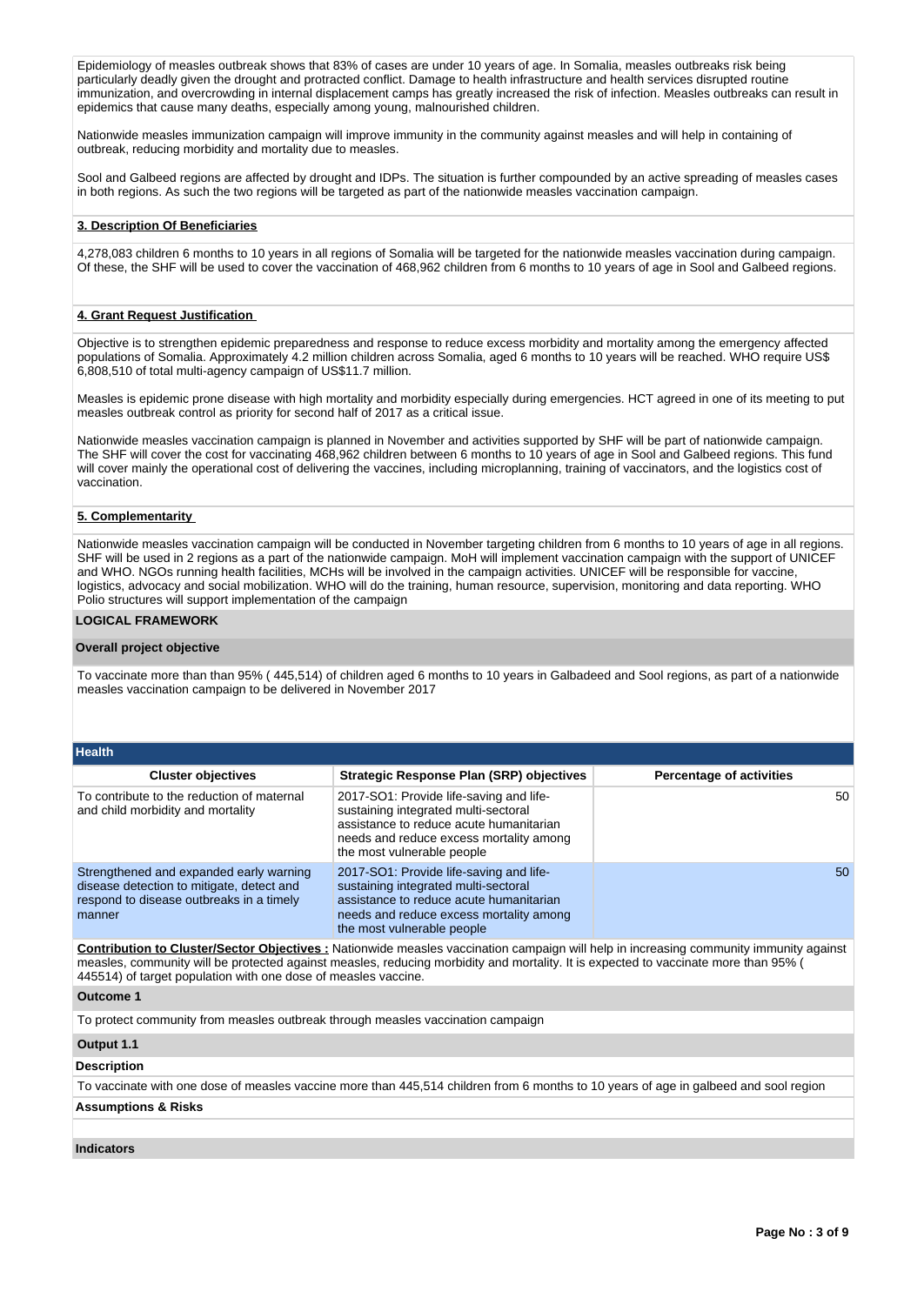|                            |                                                              |                                     | <b>End cycle beneficiaries</b> |       |  | End<br>cycle      |               |  |
|----------------------------|--------------------------------------------------------------|-------------------------------------|--------------------------------|-------|--|-------------------|---------------|--|
| Code                       | <b>Cluster</b>                                               | <b>Indicator</b>                    | <b>Men</b>                     | Women |  | <b>Boys</b> Girls | <b>Target</b> |  |
| Indicator 1.1.1            | Health                                                       | Coverage of measles vaccination (%) |                                |       |  |                   | 95            |  |
|                            | <b>Means of Verification: Admin data</b>                     |                                     |                                |       |  |                   |               |  |
| <b>Activities</b>          |                                                              |                                     |                                |       |  |                   |               |  |
| Activity 1.1.1             |                                                              |                                     |                                |       |  |                   |               |  |
|                            | <b>Standard Activity: Immunisation campaign</b>              |                                     |                                |       |  |                   |               |  |
|                            | Planetary meetings at country, zonal and state/regional lvel |                                     |                                |       |  |                   |               |  |
| Activity 1.1.2             |                                                              |                                     |                                |       |  |                   |               |  |
|                            | <b>Standard Activity: Immunisation campaign</b>              |                                     |                                |       |  |                   |               |  |
|                            | Training at Zonal, state/regional and district level         |                                     |                                |       |  |                   |               |  |
| Activity 1.1.3             |                                                              |                                     |                                |       |  |                   |               |  |
|                            | <b>Standard Activity : Immunisation campaign</b>             |                                     |                                |       |  |                   |               |  |
| Microplanning              |                                                              |                                     |                                |       |  |                   |               |  |
| Activity 1.1.4             |                                                              |                                     |                                |       |  |                   |               |  |
|                            | <b>Standard Activity: Immunisation campaign</b>              |                                     |                                |       |  |                   |               |  |
|                            | Advocacy and social mobilization                             |                                     |                                |       |  |                   |               |  |
| Activity 1.1.5             |                                                              |                                     |                                |       |  |                   |               |  |
|                            | <b>Standard Activity: Immunisation campaign</b>              |                                     |                                |       |  |                   |               |  |
| campaign implementation    |                                                              |                                     |                                |       |  |                   |               |  |
| Activity 1.1.6             |                                                              |                                     |                                |       |  |                   |               |  |
|                            | <b>Standard Activity: Immunisation campaign</b>              |                                     |                                |       |  |                   |               |  |
|                            | Monitoring and evaluation                                    |                                     |                                |       |  |                   |               |  |
| Activity 1.1.7             |                                                              |                                     |                                |       |  |                   |               |  |
|                            | <b>Standard Activity: Immunisation campaign</b>              |                                     |                                |       |  |                   |               |  |
| Post campaign review       |                                                              |                                     |                                |       |  |                   |               |  |
| <b>Additional Targets:</b> |                                                              |                                     |                                |       |  |                   |               |  |

# **M & R**

## **Monitoring & Reporting plan**

Measles vaccination campaign will be supervised by MoH, UNICEF and WHO staff in all regions of Somalia. Current Polio structures that is present in all target regions will be support the supervision, monitoring and data collection. Reports will be shared from vaccination centers with Districts/region, zones and country level.

Vaccination teams will be using tally sheets for registration of children vaccinated, by end of each day teams working in one MCH will compile data and send to district level. Districts will receive data from all health facilities/vaccination centers, and will compile data from each vaccination centers and share with regional level. The regional MOH will share the collated data with zonal health authorities.

3-5 teams will have one supervisor. In addition there will be district level supervisors and monitors, regional level supervisors and monitors. Zonal level supervisors and monitors from MoH, UNICEF and WHO will also monitor campaign. Monitoring will be carried out using supervision and monitoring checklist. Total children expected to vaccinate and how many vaccinated will be monitored as a progress indicator.

| Workplan                                                                     |      |   |                |   |   |   |   |                |   |    |   |                    |              |
|------------------------------------------------------------------------------|------|---|----------------|---|---|---|---|----------------|---|----|---|--------------------|--------------|
| Activitydescription                                                          | Year | 1 | $\overline{2}$ | 3 | 4 | 5 | 6 | $\overline{7}$ | 8 | 9  |   | 10  11   <u>12</u> |              |
| Activity 1.1.1: Planetary meetings at country, zonal and state/regional Ivel | 2017 |   |                |   |   |   |   |                |   | X  |   |                    |              |
|                                                                              | 2018 |   |                |   |   |   |   |                |   |    |   |                    |              |
| Activity 1.1.2: Training at Zonal, state/regional and district level         | 2017 |   |                |   |   |   |   |                |   |    | X |                    |              |
|                                                                              | 2018 |   |                |   |   |   |   |                |   |    |   |                    |              |
| Activity 1.1.3: Microplanning                                                | 2017 |   |                |   |   |   |   |                |   |    | X | $\times$           |              |
|                                                                              | 2018 |   |                |   |   |   |   |                |   |    |   |                    |              |
| Activity 1.1.4: Advocacy and social mobilization                             | 2017 |   |                |   |   |   |   |                |   | X. | X | X                  | $\mathsf{x}$ |
|                                                                              | 2018 |   |                |   |   |   |   |                |   |    |   |                    |              |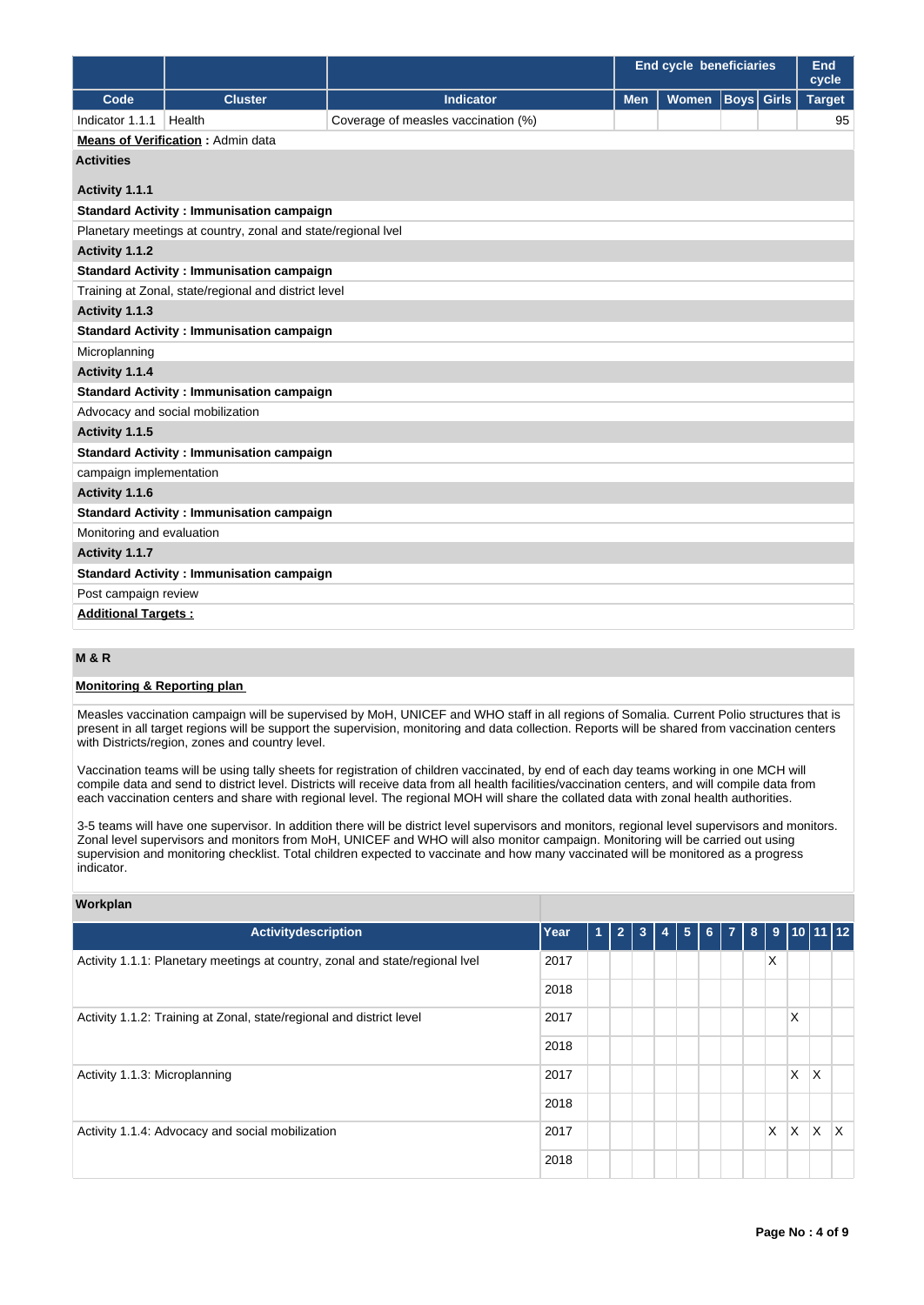| Activity 1.1.5: campaign implementation   | X<br>2017        | X |
|-------------------------------------------|------------------|---|
|                                           | 2018             |   |
| Activity 1.1.6: Monitoring and evaluation | X<br>2017        |   |
|                                           | 2018             |   |
| Activity 1.1.7: Post campaign review      | 2017             |   |
|                                           | X.<br>ΙX<br>2018 |   |

## **OTHER INFO**

### **Accountability to Affected Populations**

This project will be implemented by MoH supported by WHO and UNICEF. Vaccination campaign will be conducted by using fixed and outreach strategy. All the functional EPI centers in the country will be involved in provision of vaccination during campaign, and vaccinations will be provided through outreach session in far flung areas.

Microplans will be developed by local staff of the area in collaboration of community elders. Community will be mobilized by social mobilizers ( local from respective community ) for the vaccination, they will inform about the dates, venue of vaccination. Supervisors will be visiting households to get feedback from the community and ensuring that all eligible children get vaccination. Supervisors will provide feedback to relevant teams and their supervisors to make necessary arrangements depending on issues identified during their vists. One team member will be from local community as social mobilizers and he will ensure that maximum population get benefit from the campaign

#### **Implementation Plan**

Careful planning for a measles immunization campaign is essential for successful implementation and satisfactory outcome. A step by step guideline is available to help countries plan and implement immunization campaigns. (Planning and implementing high-quality supplementary immunization activities for injectable vaccines using an example of measles rubella vaccines: field guide WHO 2016). Recommendations made in this document have been taken from the WHO guideline.

After obtaining the high-level commitment and consensus, the following key activities need to be considered and planned:

1. Establish a National Coordinating Committee – this will be established within the FMOH

2. Achieve consensus on a macroplan to estimate needed resources – to be conducted together with FMOH and State level MOHs, as well as UNICEF and partners. A draft is already in place.

3. Resource mobilization – currently ongoing

4. Initiate process of vaccine procurement – UNICEF has already procured enough vaccines to cover the nationwide campaign.

5. Review existing cold chain and plan to cover gaps – to be conducted, to be in line with existing vaccination structure in place

6. Vaccine management and logistics plan – to be developed, tougher with FMOH, State level MOH and regional health authorities

7. Develop a microplan down to the health facility level – to be developed in each target region and district with relevant health authorities and partners

8. Develop communications plan – to be led by UNICEF, in support of FMOH

9. Recruit and train needed human resources – to be conducted by WHO, in support of local health authorities, following global guidelines

10. Develop a plan for monitoring and evaluation – to be developed

11. Develop the plan for AEFI management and waste management – to adapt existing global guideline to Somalia context

12. Post campaign coverage survey

Project will be implemented by MoH vaccination centers where available and by outreach sessions where there is no vaccination center. Vaccination teams will arrange outreach sessions for every settlements, houses, IDPs camps etc if there is no vaccination center in nearby area. Vaccination team will have vaccinator, team assistant ( to record data) and social mobilizers. Vaccine and other supplies will be distributed to zones from country level. Zonal MoH will distribute it to regions, districts and vaccination centers. Supervisors at different level will do supervision and monitoring.Progress reports will be shared with districts from vaccination centers, from districts with regions nd with zones onward.

Regional and zonal coordination committee will have regular coordination during pre, intra and post campaign, coordination committees will provide feedback and feed forward.

**Coordination with other Organizations in project area**

| Name of the organization                                                                        | Areas/activities of collaboration and rationale                      |  |  |  |  |  |
|-------------------------------------------------------------------------------------------------|----------------------------------------------------------------------|--|--|--|--|--|
| <b>UNICEF</b>                                                                                   | Advocacy, meetings, Training, Microplaning, Social mobilization      |  |  |  |  |  |
| MoH                                                                                             | Training, Microplanning, supervision, monitoring and implementations |  |  |  |  |  |
| <b>Environment Marker Of The Project</b>                                                        |                                                                      |  |  |  |  |  |
| A: Neutral Impact on environment with No mitigation                                             |                                                                      |  |  |  |  |  |
| <b>Gender Marker Of The Project</b>                                                             |                                                                      |  |  |  |  |  |
| 2a- The project is designed to contribute significantly to gender equality                      |                                                                      |  |  |  |  |  |
| <b>Justify Chosen Gender Marker Code</b>                                                        |                                                                      |  |  |  |  |  |
| Vaccination will be for children from 6 months to 10 years of age irrespective of their gender. |                                                                      |  |  |  |  |  |
| <b>Protection Mainstreaming</b>                                                                 |                                                                      |  |  |  |  |  |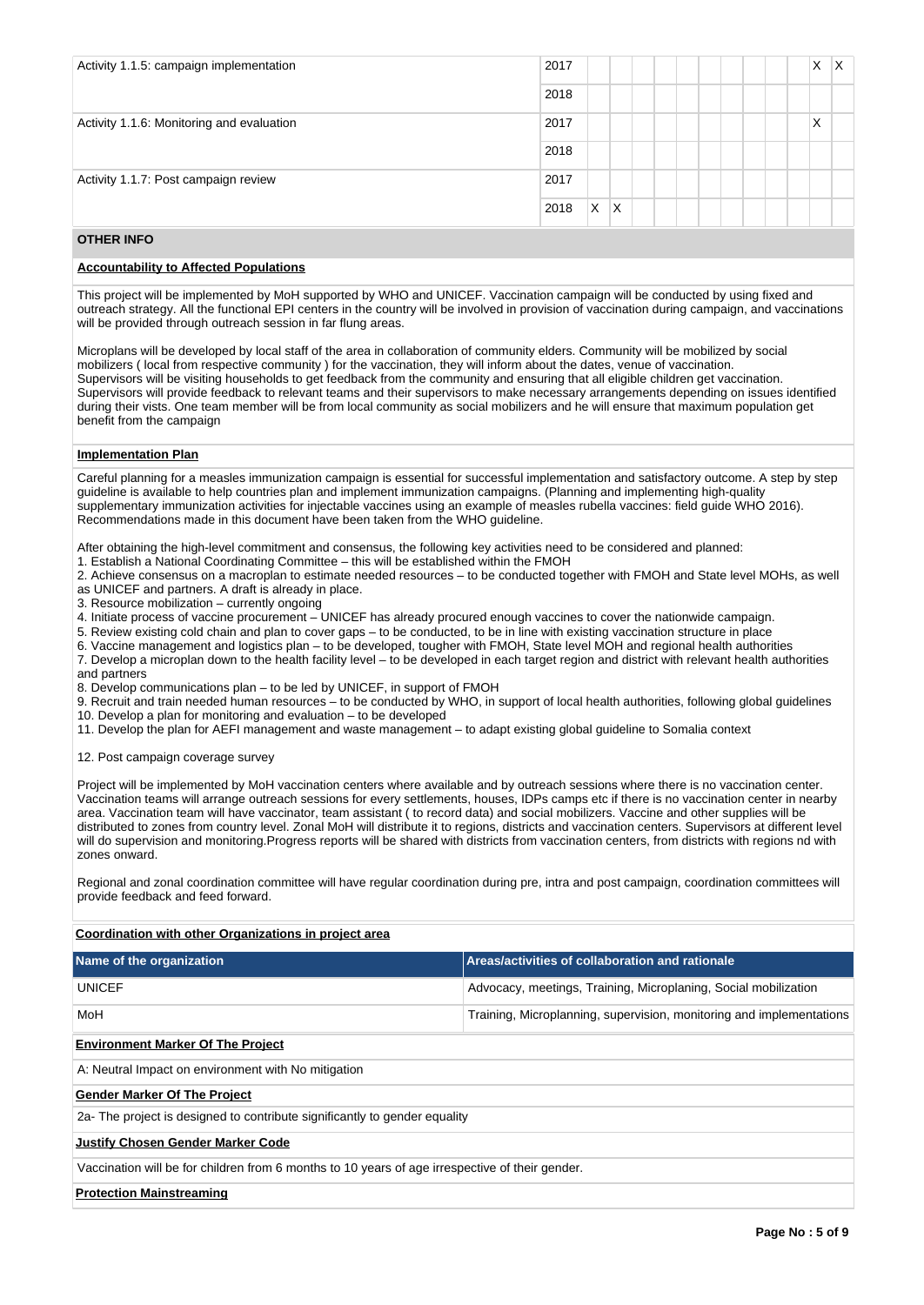Vaccination services will be provided in all MoH vaccination centers and in the areas without MoH vaccination centers, special outreach sessions will be arranged for the communities having difficulty to access the MoH vaccination center. One member of the team will be from each community. Special teams will be sent to IDPs, Nomadic population. High risk groups and hard to reach areas will be identified during development of microplans and plans will be made accordingly to make ease access to vaccination services

## **Country Specific Information**

### **Safety and Security**

Security in Somaliland is better as compared to other zones in Somalia, Galbeed has low risk of security while risk is high in Sool. Project will be implemented by MoH local staff supported by WHO and UNICEF local polio staff. Polio staff is working since long in their areas and they have good reputation in the community.

## **Access**

These area are accessible for health interventions. Local staff of the areas will be involved during planning and implementations

### **BUDGET**

| Code              | <b>Budget Line Description</b>            |           | D / S Quantity | Unit<br>cost | <b>Duration</b><br>Recurran<br>ce | %<br>charged<br>to CHF | <b>Total Cost</b> |
|-------------------|-------------------------------------------|-----------|----------------|--------------|-----------------------------------|------------------------|-------------------|
|                   | 1. Supplies (materials and goods)         |           |                |              |                                   |                        |                   |
| <b>NA</b>         | <b>NA</b>                                 | <b>NA</b> | $\pmb{0}$      | 0.00         | 0                                 | 0                      | 0.00              |
|                   | <b>NA</b>                                 |           |                |              |                                   |                        |                   |
|                   | <b>Section Total</b>                      |           |                |              |                                   |                        | 0.00              |
|                   | 2. Transport and Storage                  |           |                |              |                                   |                        |                   |
| <b>NA</b>         | <b>NA</b>                                 | <b>NA</b> | $\mathbf 0$    | 0.00         | $\mathbf 0$                       | $\pmb{0}$              | 0.00              |
|                   | <b>NA</b>                                 |           |                |              |                                   |                        |                   |
|                   | <b>Section Total</b>                      |           |                |              |                                   |                        | 0.00              |
|                   | 3. International Staff                    |           |                |              |                                   |                        |                   |
| <b>NA</b>         | <b>NA</b>                                 | <b>NA</b> | $\mathbf 0$    | 0.00         | $\mathbf 0$                       | $\pmb{0}$              | 0.00              |
|                   | <b>NA</b>                                 |           |                |              |                                   |                        |                   |
|                   | <b>Section Total</b>                      |           |                |              |                                   |                        | 0.00              |
| 4. Local Staff    |                                           |           |                |              |                                   |                        |                   |
| <b>NA</b>         | <b>NA</b>                                 | <b>NA</b> | $\mathsf 0$    | 0.00         | $\pmb{0}$                         | $\pmb{0}$              | 0.00              |
|                   | <b>NA</b>                                 |           |                |              |                                   |                        |                   |
|                   | <b>Section Total</b>                      |           |                |              |                                   |                        | 0.00              |
|                   | 5. Training of Counterparts               |           |                |              |                                   |                        |                   |
| <b>NA</b>         | <b>NA</b>                                 | <b>NA</b> | $\mathsf 0$    | 0.00         | $\mathbf 0$                       | $\pmb{0}$              | 0.00              |
|                   | <b>NA</b>                                 |           |                |              |                                   |                        |                   |
|                   | <b>Section Total</b>                      |           |                |              |                                   |                        | 0.00              |
|                   | 6. Contracts (with implementing partners) |           |                |              |                                   |                        |                   |
| <b>NA</b>         | <b>NA</b>                                 | <b>NA</b> | $\pmb{0}$      | 0.00         | 0                                 | $\pmb{0}$              | 0.00              |
|                   | <b>NA</b>                                 |           |                |              |                                   |                        |                   |
|                   | <b>Section Total</b>                      |           |                |              |                                   |                        | $0.00\,$          |
|                   | 7. Other Direct Costs                     |           |                |              |                                   |                        |                   |
| <b>NA</b>         | $\sf NA$                                  | <b>NA</b> | $\overline{0}$ | 0.00         | $\mathbf 0$                       | $\pmb{0}$              | 0.00              |
|                   | <b>NA</b>                                 |           |                |              |                                   |                        |                   |
|                   | <b>Section Total</b>                      |           |                |              |                                   |                        | $0.00\,$          |
| 8. Indirect Costs |                                           |           |                |              |                                   |                        |                   |
| <b>NA</b>         | $\sf NA$                                  | <b>NA</b> | $\pmb{0}$      | 0.00         | $\mathbf 0$                       | $\pmb{0}$              | 0.00              |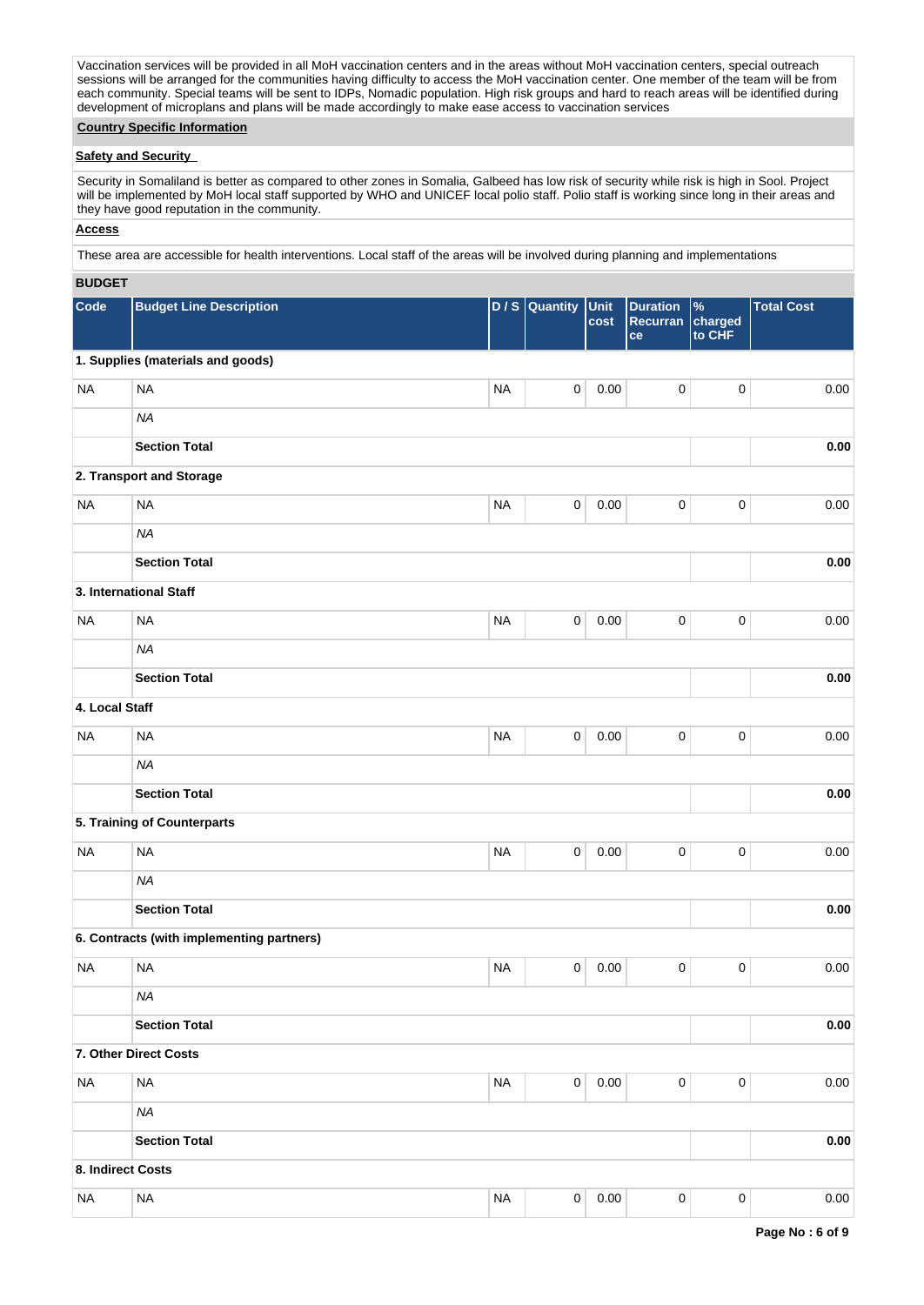|                | <b>NA</b>                                                    |           |                |          |             |             |      |
|----------------|--------------------------------------------------------------|-----------|----------------|----------|-------------|-------------|------|
|                | <b>Section Total</b>                                         |           |                |          |             |             | 0.00 |
|                | 11. A:1 Staff and Other Personnel Costs: International Staff |           |                |          |             |             |      |
| <b>NA</b>      | <b>NA</b>                                                    | <b>NA</b> | $\mathsf 0$    | 0.00     | 0           | $\mathbf 0$ | 0.00 |
|                | <b>NA</b>                                                    |           |                |          |             |             |      |
|                | <b>Section Total</b>                                         |           |                |          |             |             | 0.00 |
|                | 12. A:1 Staff and Other Personnel Costs: Local Staff         |           |                |          |             |             |      |
| <b>NA</b>      | <b>NA</b>                                                    | <b>NA</b> | $\mathsf 0$    | 0.00     | $\pmb{0}$   | $\mathbf 0$ | 0.00 |
|                | <b>NA</b>                                                    |           |                |          |             |             |      |
|                | <b>Section Total</b>                                         |           |                |          |             |             | 0.00 |
|                | 13. B:2 Supplies, Commodities, Materials                     |           |                |          |             |             |      |
| <b>NA</b>      | <b>NA</b>                                                    | <b>NA</b> | 0              | 0.00     | 0           | $\mathbf 0$ | 0.00 |
|                | <b>NA</b>                                                    |           |                |          |             |             |      |
|                | <b>Section Total</b>                                         |           |                |          |             |             | 0.00 |
|                | 14. C:3 Equipment                                            |           |                |          |             |             |      |
| <b>NA</b>      | <b>NA</b>                                                    | <b>NA</b> | 0              | 0.00     | $\pmb{0}$   | 0           | 0.00 |
|                | <b>NA</b>                                                    |           |                |          |             |             |      |
|                | <b>Section Total</b>                                         |           |                |          |             |             | 0.00 |
|                | 15. D:4 Contractual Services                                 |           |                |          |             |             |      |
| <b>NA</b>      | <b>NA</b>                                                    | <b>NA</b> | 0              | 0.00     | $\pmb{0}$   | $\mathbf 0$ | 0.00 |
|                | <b>NA</b>                                                    |           |                |          |             |             |      |
|                | <b>Section Total</b>                                         |           |                |          |             |             | 0.00 |
| 16. E:5 Travel |                                                              |           |                |          |             |             |      |
| <b>NA</b>      | <b>NA</b>                                                    | <b>NA</b> | 0              | 0.00     | 0           | $\mathbf 0$ | 0.00 |
|                | <b>NA</b>                                                    |           |                |          |             |             |      |
|                | <b>Section Total</b>                                         |           |                |          |             |             | 0.00 |
|                | 17. F:6 Transfers and Grants to Counterparts                 |           |                |          |             |             |      |
| <b>NA</b>      | <b>NA</b>                                                    | <b>NA</b> | $\overline{0}$ | 0.00     | 0           | $\mathbf 0$ | 0.00 |
|                | <b>NA</b>                                                    |           |                |          |             |             |      |
|                | <b>Section Total</b>                                         |           |                |          |             |             | 0.00 |
|                | 18. G:7 General Operating and Other Direct Costs             |           |                |          |             |             |      |
| <b>NA</b>      | <b>NA</b>                                                    | <b>NA</b> | $\overline{0}$ | 0.00     | $\mathbf 0$ | $\mathbf 0$ | 0.00 |
|                | <b>NA</b>                                                    |           |                |          |             |             |      |
|                | <b>Section Total</b>                                         |           |                |          |             |             | 0.00 |
|                | 19. H.8 Indirect Programme Support Costs                     |           |                |          |             |             |      |
| <b>NA</b>      | <b>NA</b>                                                    | <b>NA</b> | $\mathbf 0$    | $0.00\,$ | $\pmb{0}$   | $\mathbf 0$ | 0.00 |
|                | <b>NA</b>                                                    |           |                |          |             |             |      |
|                | <b>Section Total</b>                                         |           |                |          |             |             | 0.00 |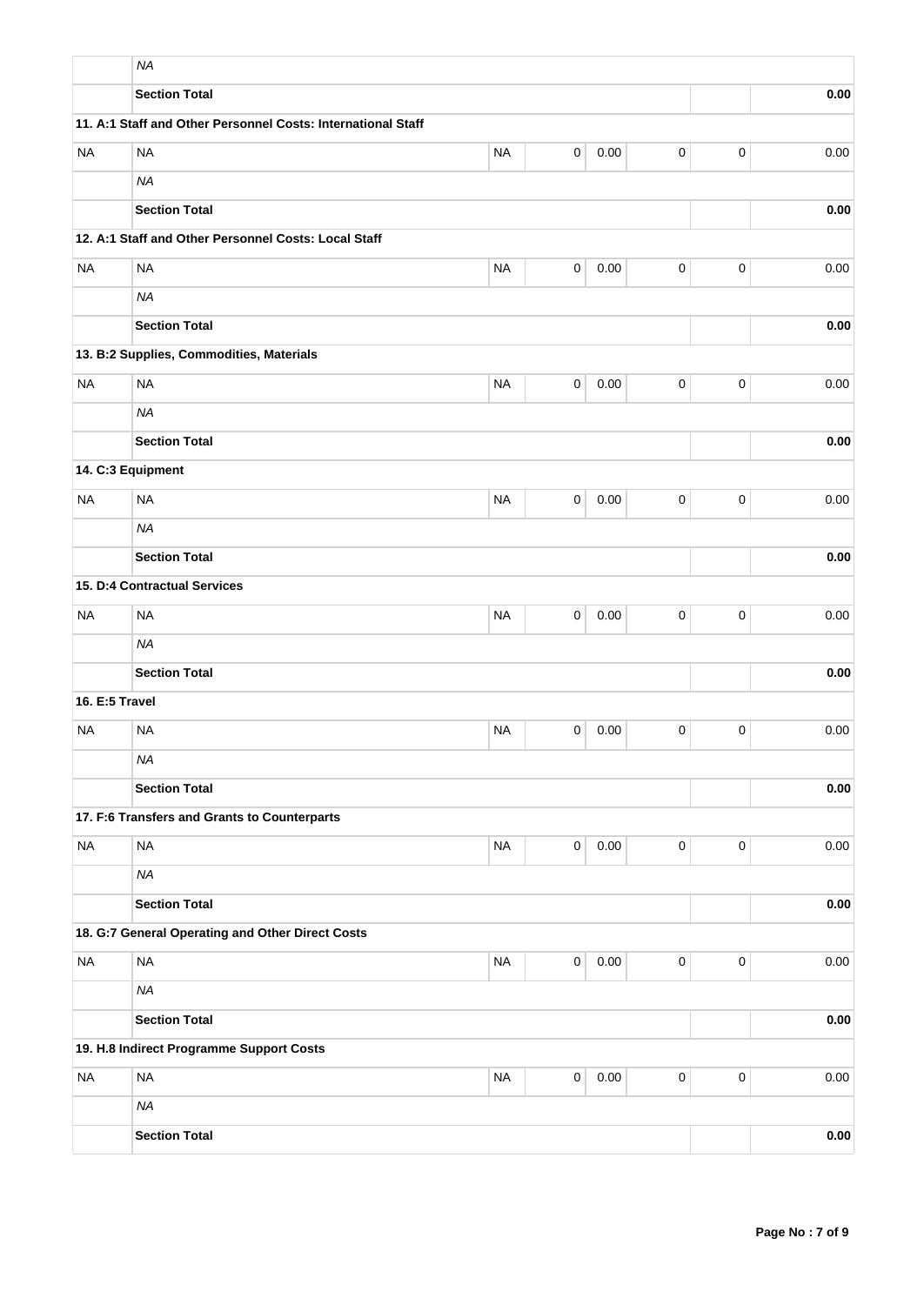|               | 20. Staff and Other Personnel Costs                                                                                                                                                                                                                                                                                                                                                   |           |           |                        |              |        |            |
|---------------|---------------------------------------------------------------------------------------------------------------------------------------------------------------------------------------------------------------------------------------------------------------------------------------------------------------------------------------------------------------------------------------|-----------|-----------|------------------------|--------------|--------|------------|
| 1.1           | Technical and non technical team members per dime                                                                                                                                                                                                                                                                                                                                     | D         |           | 887 15.00              | 20           | 100.00 | 266,100.00 |
|               | vaccination team will have 3 members, vaccinator, team assistant and social mobilizer(Social mobilizers will be paid by UNICEF)<br>They will provide vaccination, mobilize community and data entry and reporting in vaccination centers and outreach sessions.<br>887 teams will be deployed. They will work for 10 days, for calculation of 2 members of team, i mentioned 20 days. |           |           |                        |              |        |            |
| 1.2           | Supervisors                                                                                                                                                                                                                                                                                                                                                                           | D         |           | 148 28.00              | 15           | 100.00 | 62,160.00  |
|               | Supervisors will supervise vaccination sessions, they will ensure availability of all required logistics, sessions conducted as per<br>microplan                                                                                                                                                                                                                                      |           |           |                        |              |        |            |
| 1.3           | <b>Monitors</b>                                                                                                                                                                                                                                                                                                                                                                       | D         |           | 28 30.00               | 25           | 100.00 | 21,000.00  |
|               | Monitors will be monitoring the whole process of project, training, microplaning exercise and vaccination sessions.                                                                                                                                                                                                                                                                   |           |           |                        |              |        |            |
| 1.4           | Facilitator                                                                                                                                                                                                                                                                                                                                                                           | D         |           | 10 30.00               | 20           | 100.00 | 6,000.00   |
|               | Facilitators will provide trainings to vaccintors, supervisors and team assistants                                                                                                                                                                                                                                                                                                    |           |           |                        |              |        |            |
| 1.5           | Polio monitors                                                                                                                                                                                                                                                                                                                                                                        | 100.00    | 16,800.00 |                        |              |        |            |
|               | After completion of campaign, post campaign survey will be done to assess the coverage. Post campaign survey will be<br>conducted by Polio monitors who are already doing it after polio campaigns.                                                                                                                                                                                   |           |           |                        |              |        |            |
|               | <b>Section Total</b>                                                                                                                                                                                                                                                                                                                                                                  |           |           |                        |              |        | 372,060.00 |
|               | 21. Supplies, Commodities, Materials                                                                                                                                                                                                                                                                                                                                                  |           |           |                        |              |        |            |
| 2.1           | Trainings                                                                                                                                                                                                                                                                                                                                                                             | D         |           | $6 \mid 2,250$<br>.00. | 3            | 100.00 | 40,500.00  |
|               | Training for supervisors, 6 sessions, 3 days training will be conducted for supervisors. 2250 USD is average cost of one session                                                                                                                                                                                                                                                      |           |           |                        |              |        |            |
| 2.2           | Trainings                                                                                                                                                                                                                                                                                                                                                                             | D         | 36        | 800.0<br>0             | 2            | 100.00 | 57,600.00  |
|               | 02 days training for vaccinators and team assistants will be conducted in 36 sessions                                                                                                                                                                                                                                                                                                 |           |           |                        |              |        |            |
| 2.3           | Printing                                                                                                                                                                                                                                                                                                                                                                              | D         | 45298     | 2.00                   | $\mathbf{1}$ | 100.00 | 90,596.00  |
|               | Printing of tally sheets for registration of vaccinated children and logistics, Guidelines for measles campaign, guidelines for AEFI<br>surveillance. Supervision and monitoring checklists, compilation sheets at health facility level, district and regional level. 2 USD                                                                                                          |           |           |                        |              |        |            |
|               | as a average per document.<br><b>Section Total</b>                                                                                                                                                                                                                                                                                                                                    |           |           |                        |              |        | 188,696.00 |
| 22. Equipment |                                                                                                                                                                                                                                                                                                                                                                                       |           |           |                        |              |        |            |
| NА            | <b>NA</b>                                                                                                                                                                                                                                                                                                                                                                             | <b>NA</b> | 0         | 0.00                   | 0            | 0      | 0.00       |
|               | ΝA                                                                                                                                                                                                                                                                                                                                                                                    |           |           |                        |              |        |            |
|               | <b>Section Total</b>                                                                                                                                                                                                                                                                                                                                                                  |           |           |                        |              |        | 0.00       |
|               | 23. Contractual Services                                                                                                                                                                                                                                                                                                                                                              |           |           |                        |              |        |            |
|               |                                                                                                                                                                                                                                                                                                                                                                                       |           |           |                        |              |        |            |
| NA            | <b>NA</b>                                                                                                                                                                                                                                                                                                                                                                             | <b>NA</b> | 0         | 0.00                   | 0            | 0      | 0.00       |
|               | <b>NA</b>                                                                                                                                                                                                                                                                                                                                                                             |           |           |                        |              |        |            |
|               | <b>Section Total</b>                                                                                                                                                                                                                                                                                                                                                                  |           |           |                        |              |        | 0.00       |
| 24. Travel    |                                                                                                                                                                                                                                                                                                                                                                                       |           |           |                        |              |        |            |
| 5.1           | Transportation for the teams                                                                                                                                                                                                                                                                                                                                                          | D         |           | 492 65.00              | 10           | 100.00 | 319,800.00 |
|               | 492 teams will use vehicles for outreach sessions, vehicle rate is around 65 USD per day                                                                                                                                                                                                                                                                                              |           |           |                        |              |        |            |
| 5.2           | Transportation for the supervisors                                                                                                                                                                                                                                                                                                                                                    | D         |           | 45 65.00               | 15           | 100.00 | 43,875.00  |
|               | 45 Supervisors will be using vehicles for supervision and monitoring the activity at the rate of Around 65 USD per day                                                                                                                                                                                                                                                                |           |           |                        |              |        |            |
|               | <b>Section Total</b>                                                                                                                                                                                                                                                                                                                                                                  |           |           |                        |              |        | 363,675.00 |
|               | 25. Transfers and Grants to Counterparts                                                                                                                                                                                                                                                                                                                                              |           |           |                        |              |        |            |
| NA            | <b>NA</b>                                                                                                                                                                                                                                                                                                                                                                             | <b>NA</b> | 0         | 0.00                   | 0            | 0      | 0.00       |
|               | <b>NA</b>                                                                                                                                                                                                                                                                                                                                                                             |           |           |                        |              |        |            |
|               | <b>Section Total</b>                                                                                                                                                                                                                                                                                                                                                                  |           |           |                        |              |        | 0.00       |